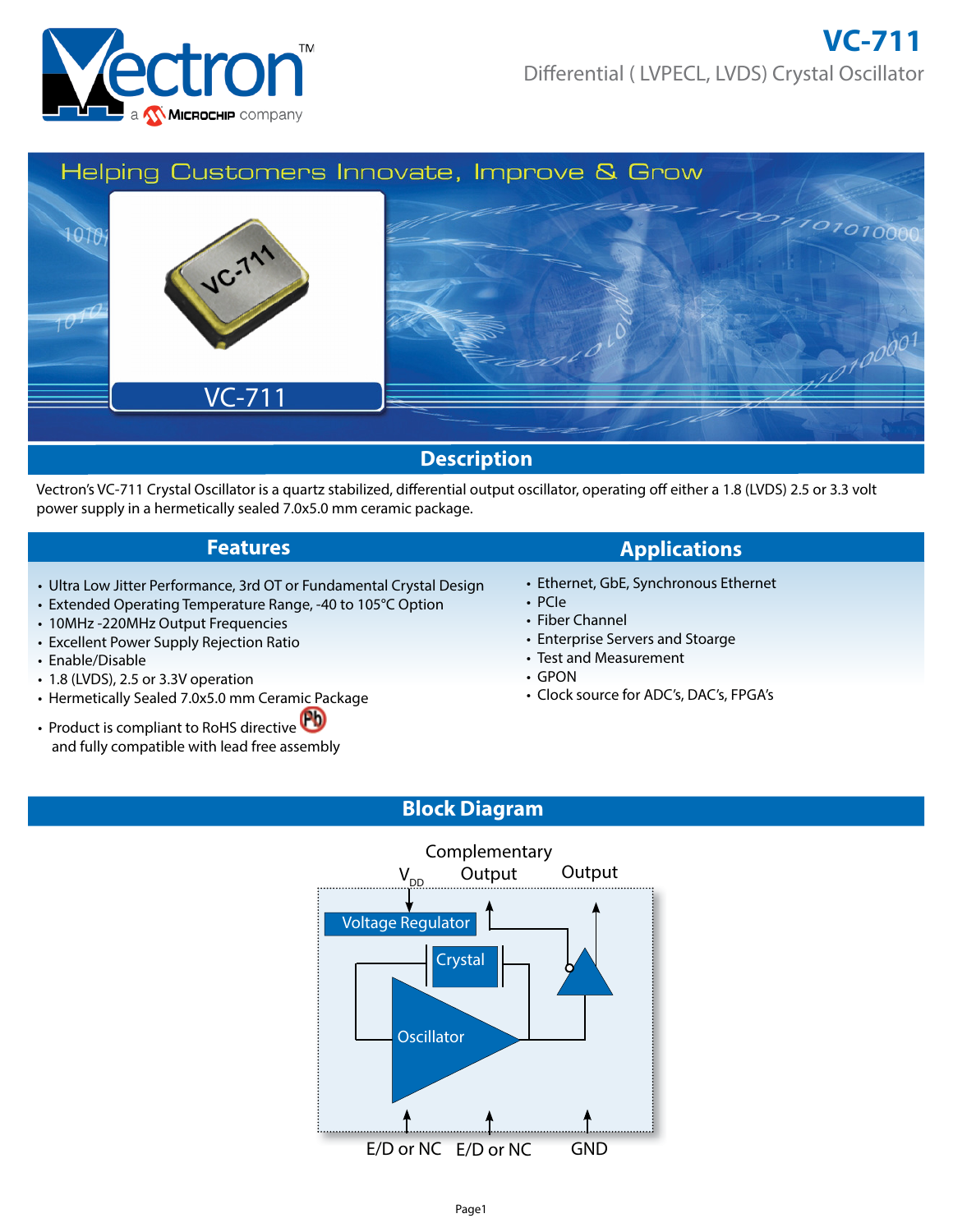# **Performance Specifications**

| <b>Table 1. Electrical Performance, LVPECL Option</b>                                                  |                             |                                      |                                                                   |                                     |                        |  |
|--------------------------------------------------------------------------------------------------------|-----------------------------|--------------------------------------|-------------------------------------------------------------------|-------------------------------------|------------------------|--|
| Parameter                                                                                              | Symbol                      | Min                                  | <b>Typical</b>                                                    | <b>Maximum</b>                      | <b>Units</b>           |  |
| Supply Voltage <sup>1</sup> (Ordering Option)                                                          | $V_{DD}$                    | 3.135<br>2.375                       | 3.3<br>2.5                                                        | 3.465<br>2.625                      | V<br>v                 |  |
| <b>Current Consumption, 3.3V</b><br>2.5V                                                               | $I_{DD}$                    |                                      |                                                                   | 69<br>61                            | mA<br>mA               |  |
|                                                                                                        |                             | <b>Frequency</b>                     |                                                                   |                                     |                        |  |
| <b>Nominal Frequency (Ordering Option)</b>                                                             | $f_{N}$                     | 10                                   |                                                                   | 220                                 | <b>MHz</b>             |  |
| Stability <sup>2</sup> (Ordering Option)                                                               |                             |                                      | $\pm$ 20, $\pm$ 25, $\pm$ 50 or $\pm$ 100                         |                                     | ppm                    |  |
|                                                                                                        |                             | <b>Outputs</b>                       |                                                                   |                                     |                        |  |
| Output Logic Levels <sup>3</sup><br>Output Logic High<br>Output Logic Low                              | $V_{\text{OH}}$<br>$V_{OL}$ | $V_{DD} - 1.025$<br>$V_{DD} - 1.810$ |                                                                   | $V_{DD}$ -0.880<br>$V_{DD} - 1.620$ | V<br>$\mathsf{V}$      |  |
| Output Rise and Fall Time <sup>3,4</sup>                                                               | $t_{R}/t_{F}$               |                                      |                                                                   | 450                                 | ps                     |  |
| Load                                                                                                   |                             | 50 ohms into V <sub>pp</sub> -2.0V   |                                                                   |                                     |                        |  |
| Duty Cycle <sup>5</sup>                                                                                | <b>DC</b>                   | 45                                   |                                                                   | 55                                  | %                      |  |
| Phase Noise, 3.3V, 156.25MHz <sup>6</sup><br>10Hz<br>100Hz<br>1kHz<br>10kHz<br>100kHz<br>1MHz<br>20MHz | $\Phi_{N}$                  |                                      | $-74$<br>$-105$<br>$-134$<br>$-147$<br>$-155$<br>$-156$<br>$-158$ |                                     | dBc/Hz                 |  |
| Jitter <sup>6</sup> , 156.25MHz<br>12kHz-20MHz                                                         | $\phi$                      |                                      | 75                                                                | 100                                 | f <sub>S</sub>         |  |
| <b>Enable/Disable</b>                                                                                  |                             |                                      |                                                                   |                                     |                        |  |
| Outputs Enabled <sup>7</sup><br><b>Outputs Disabled</b>                                                | $V_{\rm IH}$<br>$V_{IL}$    | $0.7*V_{DD}$                         |                                                                   | $0.3*V_{DD}$                        | $\mathsf{V}$<br>$\vee$ |  |
| Disable Time                                                                                           | $t_{\rm D}$                 |                                      |                                                                   | 200                                 | ns                     |  |
| Enable/Disable Leakage Current                                                                         |                             |                                      |                                                                   | ±200                                | <b>uA</b>              |  |
| Start-Up Time                                                                                          | $t_{\underline{sy}}$        |                                      |                                                                   | 10                                  | ms                     |  |
| <b>Operating Temp. (Ordering Option)</b>                                                               | $T_{\alpha}$                |                                      | -10/70 or -40/85 or -40/105                                       |                                     | °C                     |  |

1. The VC-711 power supply pin should be filtered, eg, a 10uf, 0.1uf and 0.01uf capacitor.

2. Includes calibration tolerance, operating temperature, supply voltage variations, aging and IR reflow.

3. Figure 1 defines the test circuit and Figure 2 defines these parameters.

4. Output rise and fall time will be 600ps (max) for -40/105 °C operating temperature range.

5. Duty Cycle is defined as the On/Time Period.

6. Measured using an Agilent E5052 Signal Source Analyzer at 25 °C.

7. Outputs will be Enabled if Enable/Disable is left open.

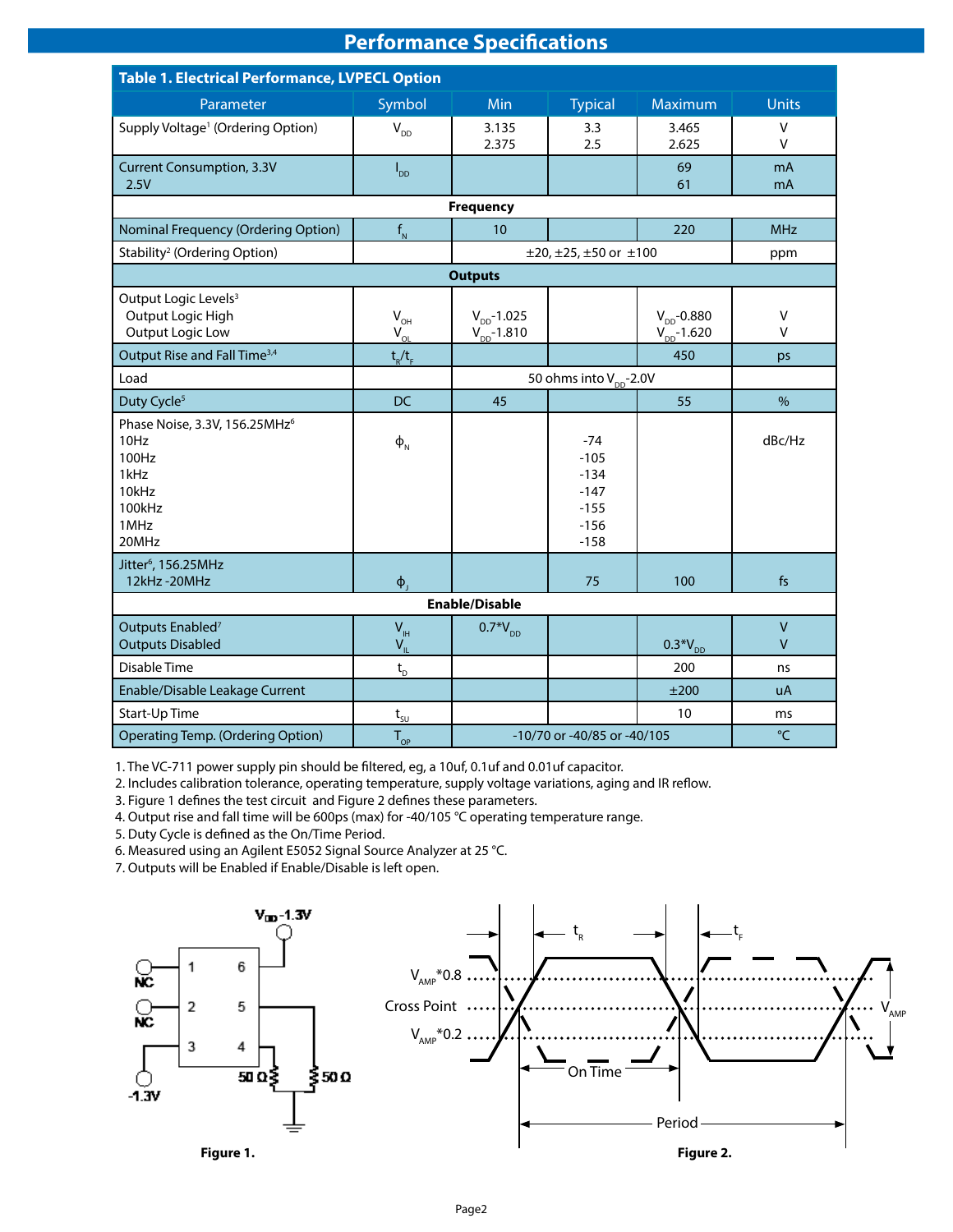# **Performance Specifications**

| <b>Table 2. Electrical Performance, LVDS Option</b>                                                    |                                                          |                             |                                                                   |                        |                                              |  |  |
|--------------------------------------------------------------------------------------------------------|----------------------------------------------------------|-----------------------------|-------------------------------------------------------------------|------------------------|----------------------------------------------|--|--|
| Parameter                                                                                              | Symbol                                                   | Min                         | <b>Typical</b>                                                    | Maximum                | <b>Units</b>                                 |  |  |
| <b>Supply</b>                                                                                          |                                                          |                             |                                                                   |                        |                                              |  |  |
| Supply Voltage <sup>1</sup> (Ordering Option)                                                          | $V_{DD}$                                                 | 3.135<br>2.371<br>1.71      | 3.3<br>2.5<br>1.8                                                 | 3.465<br>2.625<br>1.89 | $\mathsf{V}$<br>$\mathsf{V}$<br>$\mathsf{V}$ |  |  |
| Current Consumption, 3.3V<br>2.5V<br>1.8V                                                              | $I_{DD}$                                                 |                             |                                                                   | 33<br>29<br>21         | mA<br>mA<br>mA                               |  |  |
|                                                                                                        |                                                          | <b>Frequency</b>            |                                                                   |                        |                                              |  |  |
| Nominal Frequency (Ordering Option)<br>1.8V                                                            | $f_{N}$                                                  | 10<br>100                   |                                                                   | 220<br>175             | <b>MHz</b><br><b>MHz</b>                     |  |  |
| Stability <sup>2</sup> (Ordering Option)                                                               |                                                          |                             | $\pm 20, \pm 25, \pm 50$ or $\pm 100$                             |                        | ppm                                          |  |  |
|                                                                                                        |                                                          | <b>Outputs</b>              |                                                                   |                        |                                              |  |  |
| Output Logic Levels <sup>3</sup><br><b>Output Logic High</b><br><b>Output Logic Low</b>                | $V_{\text{OH}}$<br>$V_{OL}$                              | 0.9                         | 1.43<br>1.10                                                      | 1.6                    | $\mathsf{V}$<br>$\mathsf{V}$                 |  |  |
| Output Amplitude                                                                                       |                                                          | 247                         | 350                                                               | 454                    | mV                                           |  |  |
| <b>Differential Output Error</b>                                                                       |                                                          |                             |                                                                   | 50                     | mV                                           |  |  |
| Offset Voltage                                                                                         |                                                          | 1.125                       | 1.25                                                              | 1.375                  | V                                            |  |  |
| <b>Offset Voltage Error</b>                                                                            |                                                          |                             |                                                                   | 50                     | mV                                           |  |  |
| Output Leakage Current, Outputs Disabled                                                               |                                                          |                             |                                                                   | 10                     | uA                                           |  |  |
| Output Rise and Fall Time <sup>3,4</sup>                                                               | $t_R/t_F$                                                |                             |                                                                   | 450                    | ps                                           |  |  |
| Load                                                                                                   |                                                          | 100 ohms differential       |                                                                   |                        |                                              |  |  |
| Duty Cycle <sup>5</sup>                                                                                | DC                                                       | 45                          |                                                                   | 55                     | $\%$                                         |  |  |
| Phase Noise, 3.3V, 156.25MHz <sup>6</sup><br>10Hz<br>100Hz<br>1kHz<br>10kHz<br>100kHz<br>1MHz<br>20MHz | $\Phi_{N}$                                               |                             | $-69$<br>$-102$<br>$-130$<br>$-148$<br>$-154$<br>$-156$<br>$-159$ |                        | dBc/Hz                                       |  |  |
| Jitter <sup>6</sup> , 156.25MHz<br>12kHz - 20MHz                                                       | $\Phi$ <sub>1</sub>                                      |                             | 75                                                                | 100                    | fs                                           |  |  |
| <b>Enable/Disable</b>                                                                                  |                                                          |                             |                                                                   |                        |                                              |  |  |
| Outputs Enabled <sup>7</sup><br><b>Outputs Disabled</b>                                                | $\mathsf{V}_{\scriptscriptstyle\mathsf{IH}}$<br>$V_{IL}$ | $0.7*V_{DD}$                |                                                                   | $0.3*V_{DD}$           | V<br>V                                       |  |  |
| Disable Time                                                                                           | $t_{\rm D}$                                              |                             |                                                                   | 200                    | ns                                           |  |  |
| Enable/Disable Leakage Current                                                                         | $I_{E/D}$                                                |                             |                                                                   | ±200                   | uA                                           |  |  |
| Start-Up Time                                                                                          | $t_{\rm SU}$                                             |                             |                                                                   | 10 <sup>°</sup>        | ms                                           |  |  |
| <b>Operating Temp. (Ordering Option)</b>                                                               | $T_{_{OP}}$                                              | -10/70 or -40/85 or -40/105 |                                                                   |                        | $\mathrm{C}$                                 |  |  |

1. The VC-711 power supply pin should be filtered, eg, a 10uf, 0.1uf and 0.01uf capacitor.

2. Includes calibration tolerance, operating temperature, supply voltage variations, aging and IR reflow.

3. Figure 2 defines these parameters and Figure 3 defines the test circuit.

4. Output rise and fall time will be 600ps (max) for -40/105 °C operating temperature range and 500 ps (max) for 1.8V.

5. Duty Cycle is defined as the On/Time Period.

6. Measured using an Agilent E5052 Signal Source Analyzer at 25 °C

7. Outputs will be Enabled if Enable/Disable is left open.

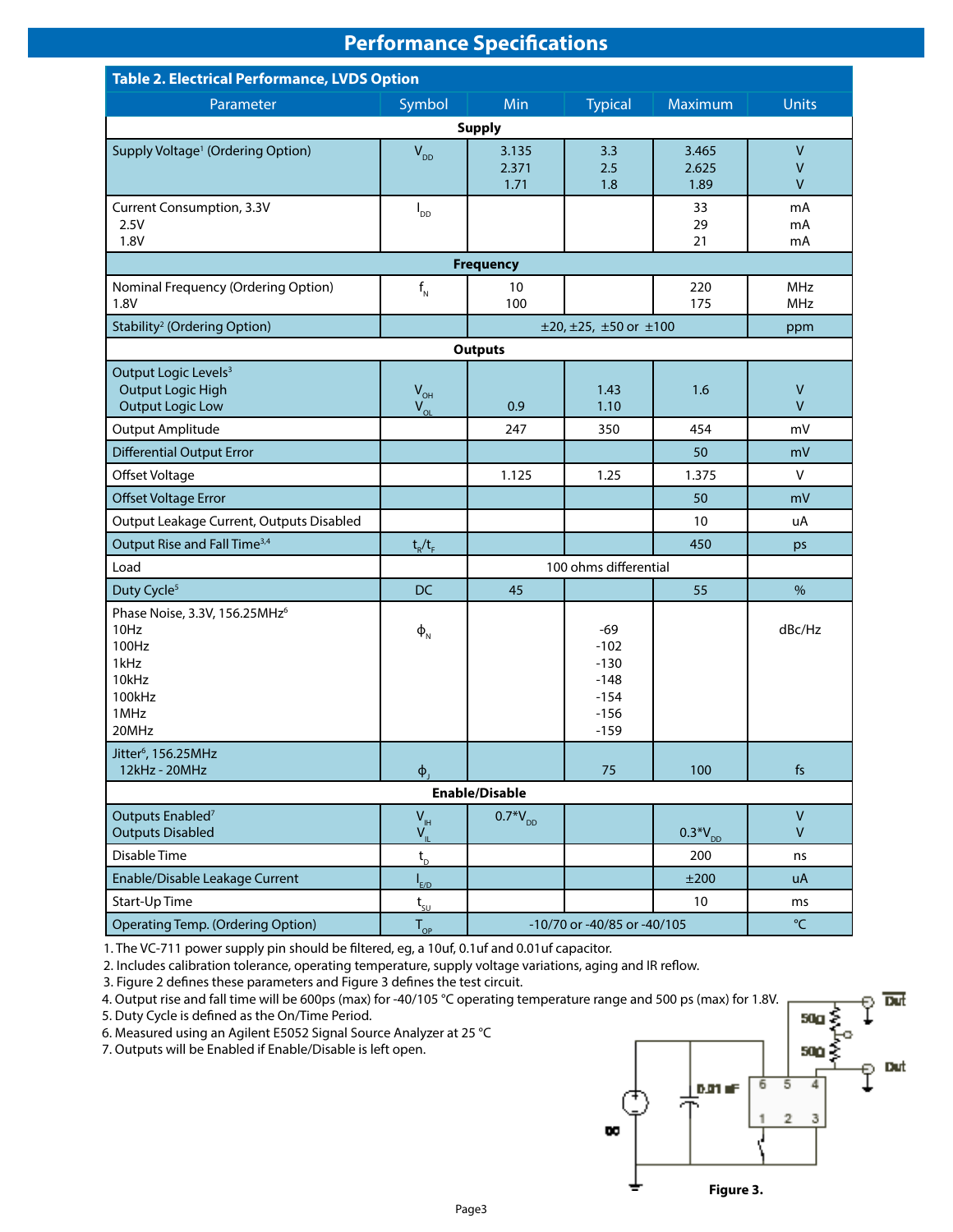# **Package and Pinout**

| <b>Table 3. Pinout</b> |                           |                                        |  |  |  |  |
|------------------------|---------------------------|----------------------------------------|--|--|--|--|
| Pin#                   | Symbol<br><b>Function</b> |                                        |  |  |  |  |
|                        | E/D or NC                 | Enable/Disable or No Connection        |  |  |  |  |
|                        | E/D or NC                 | <b>Enable Disable or No Connection</b> |  |  |  |  |
| ঽ                      | GND                       | <b>Electrical and Lid Ground</b>       |  |  |  |  |
|                        | $\circ$                   | <b>Output Frequency</b>                |  |  |  |  |
| 5                      | $Cf_{0}$                  | <b>Complementary Output Frequency</b>  |  |  |  |  |
| 6                      | חח                        | Supply Voltage                         |  |  |  |  |



**Figure 4. Pad Layout**

**Table 4. Enable Disable Function (optional on pin 1 or pin2)**

E/D Pin | Output High Clock Output Open Clock Output Low | High Impedance dimensions are in mm



## **Figure 5. Package Outline Drawing**

## **Marking Information:**

5.08

VC-711 = Product Family xxxMxx = Frequency (example 156M25) YY = Year of Manufacture WW = Week of the Year C = Manufacturing Location . = Pin 1 Indicator

# **LVPECL Application Diagrams**



## **Figure 6. Single Resistor Termination Scheme** Resistor values are typically 140 ohms for 3.3V operation and 84 ohms for 2.5V operation.



## **Figure 7. Pull-Up Pull Down Termination**

Resistor values shown are typical for 3.3 V operation. For 2.5V operation, the resistor to ground is 62 ohms and the resistor to supply is 250 ohms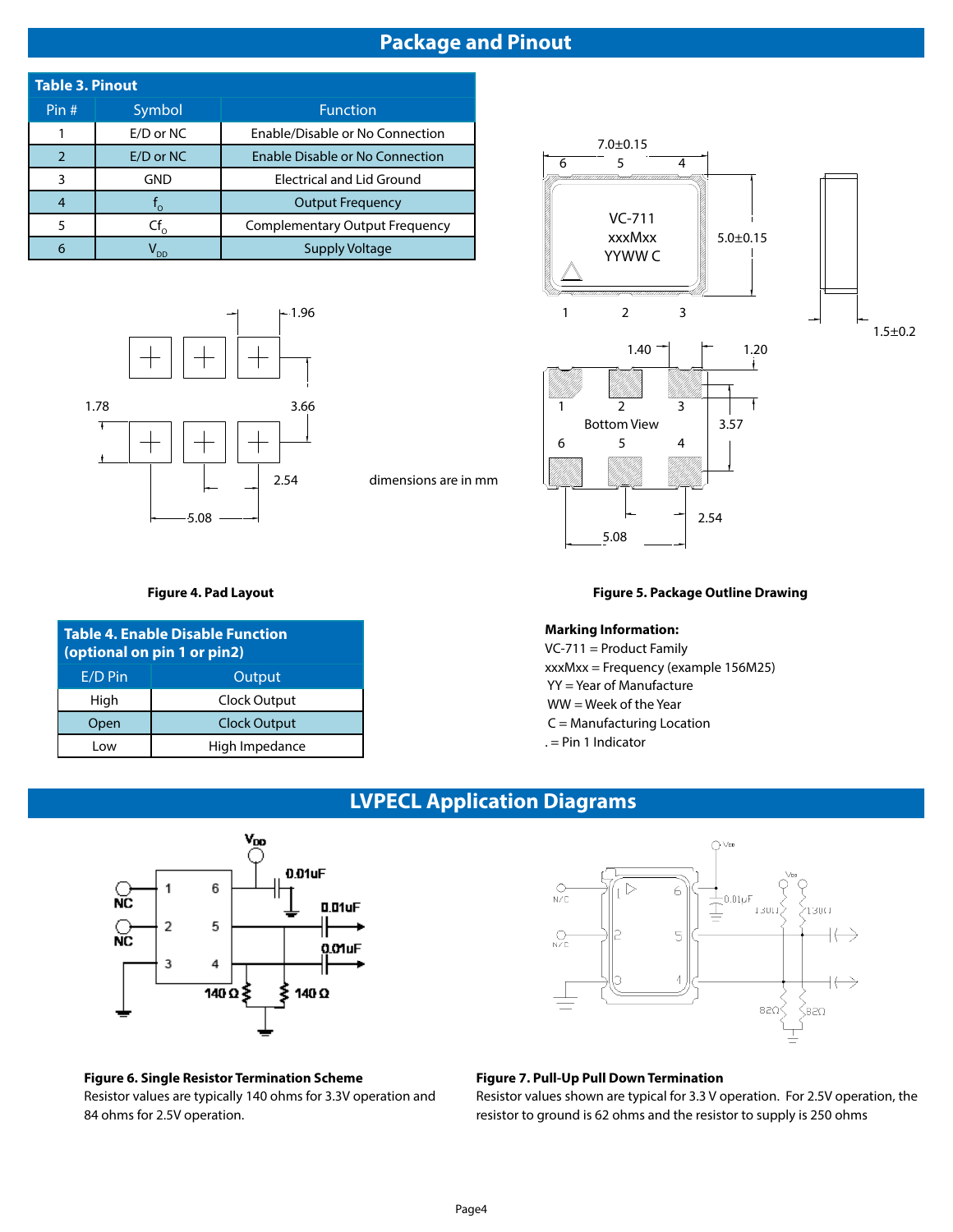The VC-711 incorporates a standard PECL output scheme, which are un-terminated FET drains. There are numerous application notes on terminating and interfacing PECL logic and the two most common methods are a single resistor to ground, Figure 6, or for best 50 ohm matching a pull-up/pull-down scheme as shown in Figure 7 should be used. AC coupling capacitors are optional, depending on the application and the input logic requirements of the next stage.

One of the most important considerations is terminating the Output and Complementary Outputs equally. An unused output should not be left un-terminated, and if it one of the two outputs is left open it will result in excessive jitter on both. PC board layout must take this and 50 ohm impedance matching into account. Load matching and power supply noise are the main contributors to jitter related problems.

# **LVDS Application Diagrams**



**Figure 6. LVDS to LVDS Connection, Internal 100ohm Resistor**  Some LVDS structures have an internal 100 ohm resistor on the input and do not need additional components. AC blocking capacitors can be used if the DC levels are incompatible.



#### **Figure 7. LVDS to LVDS Connection**

Some input structures may not have an internal 100 ohm resistor on the input and will need an external 100ohm resistor for impedance matching. Also, the input may have an internal DC bias which may not be compatible with LVDS levels, AC blocking capacitors can be used.

One of the most important considerations is terminating the Output and Complementary Outputs equally. An unused output should not be left un-terminated, and if it one of the two outputs is left open it will result in excessive jitter on both. PC board layout must take this and 50 ohm impedance matching into account. Load matching and power supply noise are the main contributors to jitter related problems.

## **IR Compliance**

## **Suggested IR Profile**

Devices are built using lead free epoxy and can be subjected to standard lead free IR reflow conditions shown in Table 5. Contact pads are gold over nickel and lower maximum temperatures can also be used, such as 220C.

| Table 5. Reflow Profile  |                            |             |
|--------------------------|----------------------------|-------------|
| Parameter                | Symbol                     | Value       |
| PreHeat Time             | ts                         | 200 sec Max |
| Ramp Up                  | $R_{_{UP}}$                | 3°C/sec Max |
| Time above 217°C         | tL                         | 150 sec Max |
| Time to Peak Temperature | tAMB-P                     | 480 sec Max |
| Time at 260°C            | tP                         | 30 sec Max  |
| Time at 240°C            | tP2                        | 60 sec Max  |
| Ramp down                | $\mathsf{R}_{\mathsf{DN}}$ | 6°C/sec Max |

## Solderprofile:

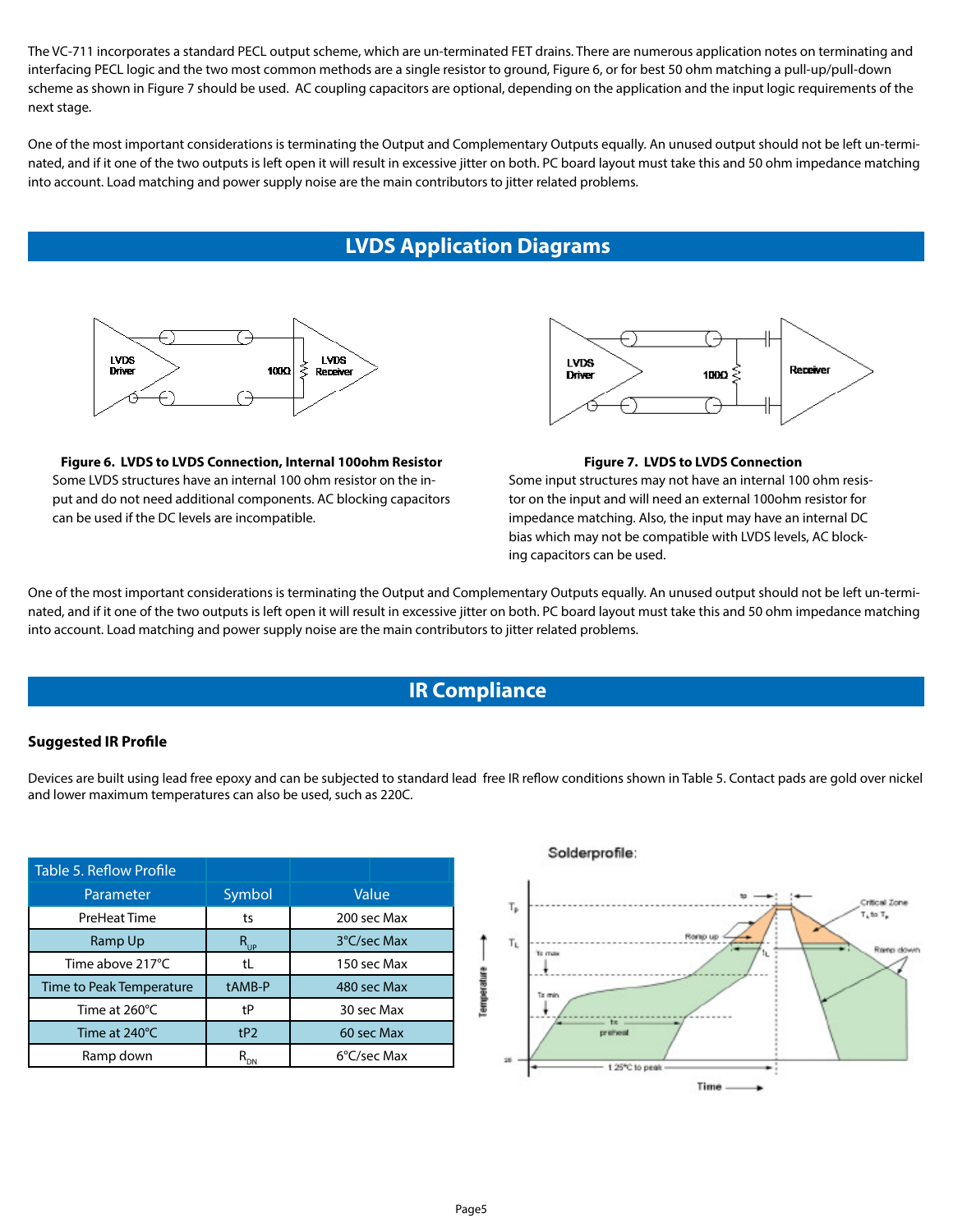# **Environmental Compliance**

| Table 6. Environmental Compliance           |                              |  |  |  |
|---------------------------------------------|------------------------------|--|--|--|
| Parameter                                   | Condition                    |  |  |  |
| Mechanical Shock                            | MIL-STD-883 Method 2002      |  |  |  |
| <b>Mechanical Vibration</b>                 | MIL-STD-883 Method 2007      |  |  |  |
| <b>Temperature Cycle</b>                    | MIL-STD-883 Method 1010      |  |  |  |
| Solderability                               | MIL-STD-883 Method 2003      |  |  |  |
| Fine and Gross Leak                         | MIL-STD-883 Method 1014      |  |  |  |
| <b>Resistance to Solvents</b>               | MIL-STD-202 Method 2015      |  |  |  |
| Moisture Sensitivity Level                  | MSL <sub>1</sub>             |  |  |  |
| <b>Contact Pads</b>                         | Gold (0.3-1.0um) over Nickel |  |  |  |
| ThetaJC (bottom of case), Max Junction Temp | 24 °C/W, 150°C               |  |  |  |
| Weight                                      | 182 mg                       |  |  |  |

# **Maximum Ratings, Tape & Reel**

## **Absolute Maximum Ratings and Handling Precautions S**

Stresses in excess of the absolute maximum ratings can permanently damage the device. Functional operation is not implied or any other excess of conditions represented in the operational sections of this data sheet. Exposure to absolute maximum ratings for extended periods may adversely affect device reliability. Although ESD protection circuitry has been designed into the VC-711, proper precautions should be taken when handling and mounting, VI employs a Human Body Model and Charged Device Model for ESD susceptibility testing and design evaluation. ESD thresholds are dependent on the circuit parameters used to define the model. Although no industry standard has been adopted for the CDM a standard resistance of 1.5kOhms and capacitance of 100pF is widely used and therefor can be used for comparison purposes.

| Table 7. Maximum Ratings         |                              |               |
|----------------------------------|------------------------------|---------------|
| Parameter                        | Value                        | Unit          |
| Storage Temperature              | -55 to 125                   | °C            |
| Junction Temperature (maximum)   | 150                          | $\mathcal{C}$ |
| Supply Voltage                   | $-0.5$ to 5.0                |               |
| <b>Enable Disable Voltage</b>    | -0.5 to $V_{\text{nn}}$ +0.5 |               |
| ESD, Human Body Model            | 1500                         |               |
| <b>ESD, Charged Device Model</b> | 1500                         |               |

|                      | Table 8. Tape and Reel Information |     |                      |    |     |   |    |    |    |    |                |        |
|----------------------|------------------------------------|-----|----------------------|----|-----|---|----|----|----|----|----------------|--------|
| Tape Dimensions (mm) |                                    |     | Reel Dimensions (mm) |    |     |   |    |    |    |    |                |        |
| W                    |                                    | Do  | Po                   | P1 | Α   | B |    | D  | N  | W1 | W <sub>2</sub> | #/Reel |
| 16                   | 7.5                                | 1.5 |                      |    | 180 |   | 13 | 21 | 50 |    | 21             | 1000   |

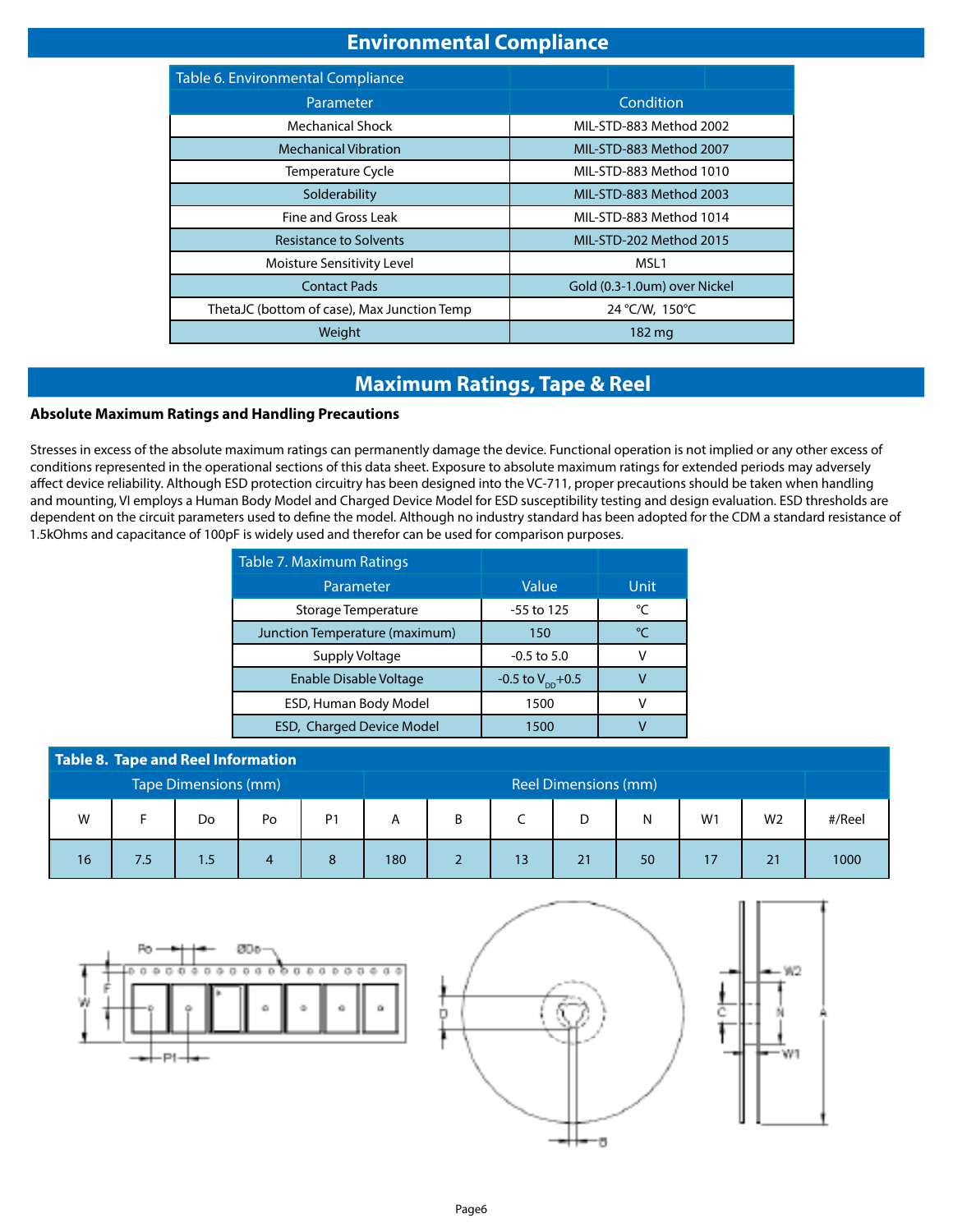

## **Notes:**

a) Only ±100ppm stability option is available for temperature range of -40/105 °C. ±50ppm is available in some cases. b) Not all combinations of options are available. Other specifications may be available upon request. Consult with factory.

> **Example: VC-711-EDE-KAAN-125M000000TR Tape and Reel VC-711-EDE-KAAN-125M000000 Cut Tape VC-711-EDE-KAAN-125M000000\_SNPB Tin lead solder dipped**